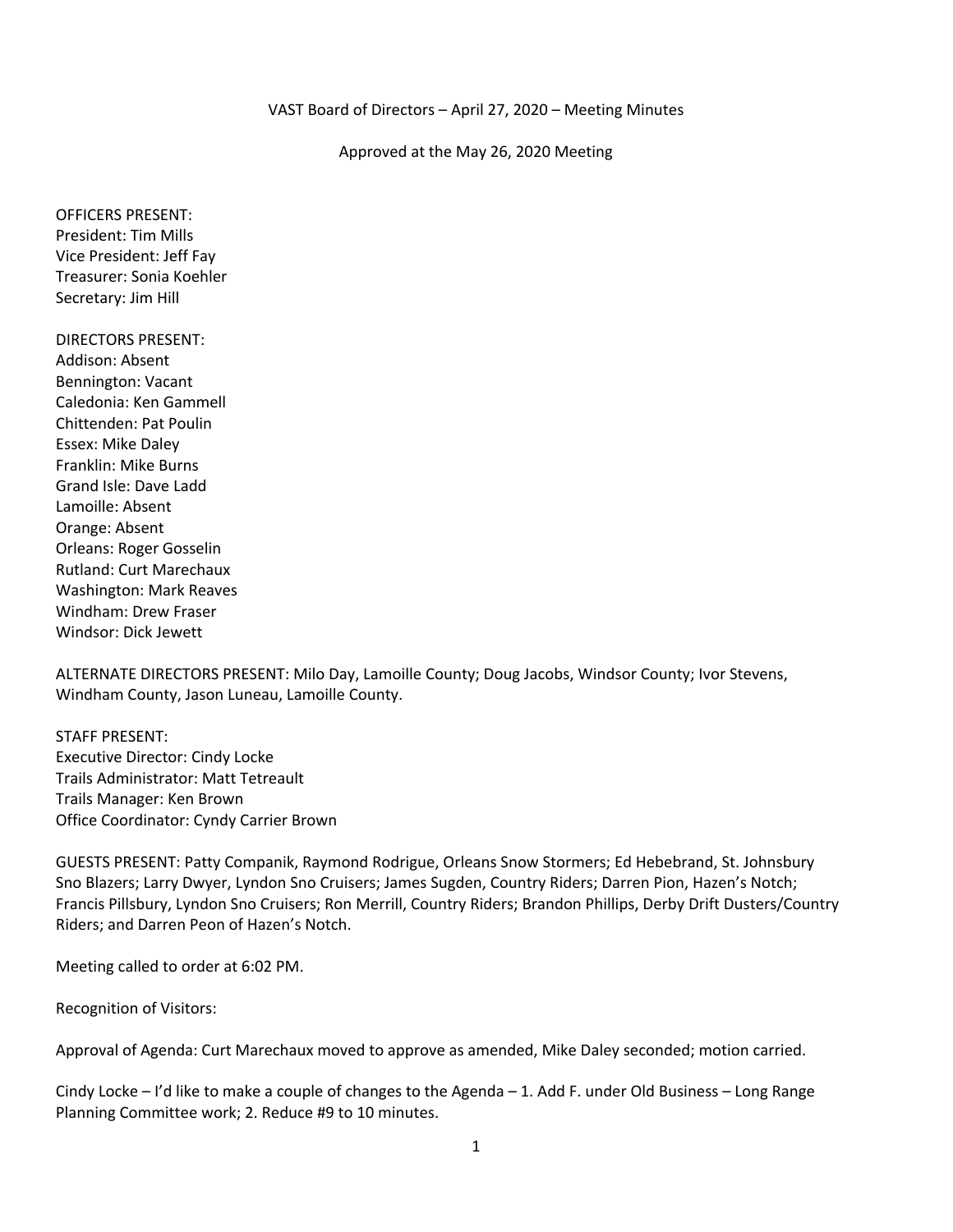Secretary's Report: Mark Reaves moved to approve; Curt Marechaux seconded, motion carried.

Treasurer's Report: A brief overview was presented to the Board.

Pat Poulin moved to approve; Curt Marechaux seconded, motion carried.

### Old Business

### LVRT Status

- Cindy Locke Ken and I had a meeting with Joel Perrigo from VTrans last week.
- For funding, we are not sure right now, but the LVRT is still a priority for the Governor.
- At this time, everything they are doing has to do with COVID-19.
- The Legislature will break at the end of May and resume in August.
- Ken Brown Regardless of the funding situation, we can still move ahead with the project that connects Swanton to Highgate.
- VTrans is trying to move ahead and get some construction done this year, projects will go out to bid in May.
- Similar timeline project in Hardwick; waiting for historical approval and then out to bid  $-1$  mile and bridge?
- Blow and Cote will be working on redecking two bridges and one culvert they have to dig out and repair.

# Caledonia County Snow Trails Club (CCSTC) Repayment

- Cindy Locke This item was brought up last Fall, but it needs to be revisited.
- CCSTC had to repay us for lost TMAs in the amount of \$5,106.00.
- They didn't pay us that amount, because they found some of the TMAs. They paid \$1,545.00 for the ones still missing.
- We are still having issues with this club; we are missing 55 EBs from them; we have not received any regular
- season TMAs, nor any grooming sheets.
- I am thinking we need to rescind the motion to repay the club the \$5,106.00 dollars.
- We are working on resolving the issues with this club.

Mark Reaves moved to rescind the motion to reimburse the CCSTC for lost TMAs; Pat Poulin seconded; motion carried.

Pat Poulin moved to table any further action on the lost TMAs until more information is supplied. Mark Reaves seconded; motion carried.

### Donation of stock to the LVRT

- Cindy Locke We need to have a new motion because the minutes from the January meeting were lost.
- \$44,335 worth of stock donated to LVRT.
- In January we discussed whether to keep the stock invested and pay the LVRT the worth amount, or cash the stock in and give the money to the LVRT. At that time the vote was to keep the stock and reimburse the LVRT with quarterly reports to the finance committee and BOD.
- The value of the stock now is \$39,260, because of the drop in the market due to COVID-19.
- Cindy Locke read the wording for the proposed motion. "The Board will take the stock donated to the LVRT in the original value of \$44,435 and keep it as an investment for VAST. VAST will provide quarterly reports. VAST would then pay the LVRT because the donation was made for the LVRT.
- The stock is an energy company; good company.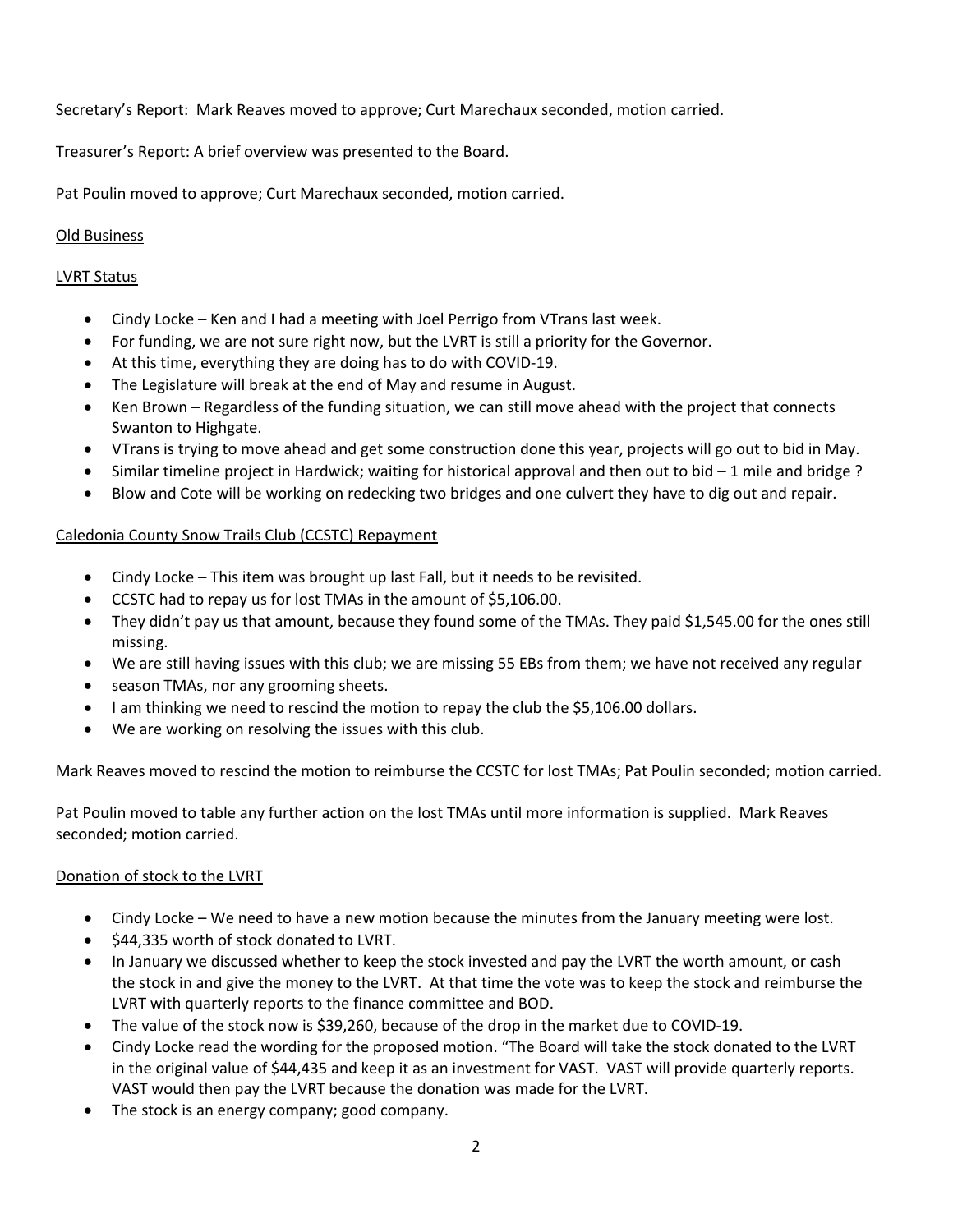Curt Marechaux made a motion to keep the LVRT donation invested in stocks for VAST and VAST will pay back the donation to the LVRT and the Board will receive a quarterly report on the investment. Dick Jewett seconded; motion carried.

# Annual Meeting

• Cindy Locke – I am still looking for a location to hold the Annual Meeting. At this point High Schools are not interested in letting us hold it at their facility. I reached out to Rutland Fairgrounds to see if they might be interested. We need to reserve something.

## Construction Seminar

- Cindy Locke Obviously we will not have a Construction Seminar this spring.
- We are working on maybe some videos, on line course; something in the summer?
- We do need to hold something, for continued training and for our insurance company.

# Long Range Planning Committee

- Cindy Locke Shared her screen and read aloud a write up regarding long range planning.
- COVID-19 has hurt the clubs no fundraisers being held.
- There are signing issues, road crossings, considering a sign trade in program; taller stakes for signs (buy in bulk and distribute) to the clubs.
- Went into detail regarding finances, reserves, emergency funding.
- Need to help the businesses that advertise in the magazine; possibly give free advertising to them for the summer issue.
- Equipment moratorium multiple reasons how much revenue for the future
- No fundraisers for clubs so how will they afford new equipment?
- Clubs won't be able to rely on businesses for donations, etc., until the businesses get back on their feet.
- We have time before our next season starts to plan.
- Curt Marechaux Amount from each TMA to the Scholarship Fund? 10 cents per TMA. Annuity \$200,000 We spend \$3,000/year on two scholarships of \$1,500 each, but voted to do three moving forward.
- The \$5.00 increase in TMAs went directly to trails.

### Lawsuit Repercussions

- Cindy Locke We have a lot to talk about with this issue. Our insurance settled because of a stop sign down and the claimer said he could not read and therefore did not understand what he was signing on the TMA waiver/membership application.
- Ice crossings, we need to revisit this issue
- Safety Ambassador program is good for us
- Signing
- Groomer training (Maine has a good video on this). Recap for standards.

### ED / Trails / LVRT

- Cindy Locke Long Range Planning We are discussing a possible moratorium on equipment grants.
- We talked about a moratorium for this coming season. Right now we have two clubs that already have their groomers up for sale and they don't know that they will get a grant for a new one.